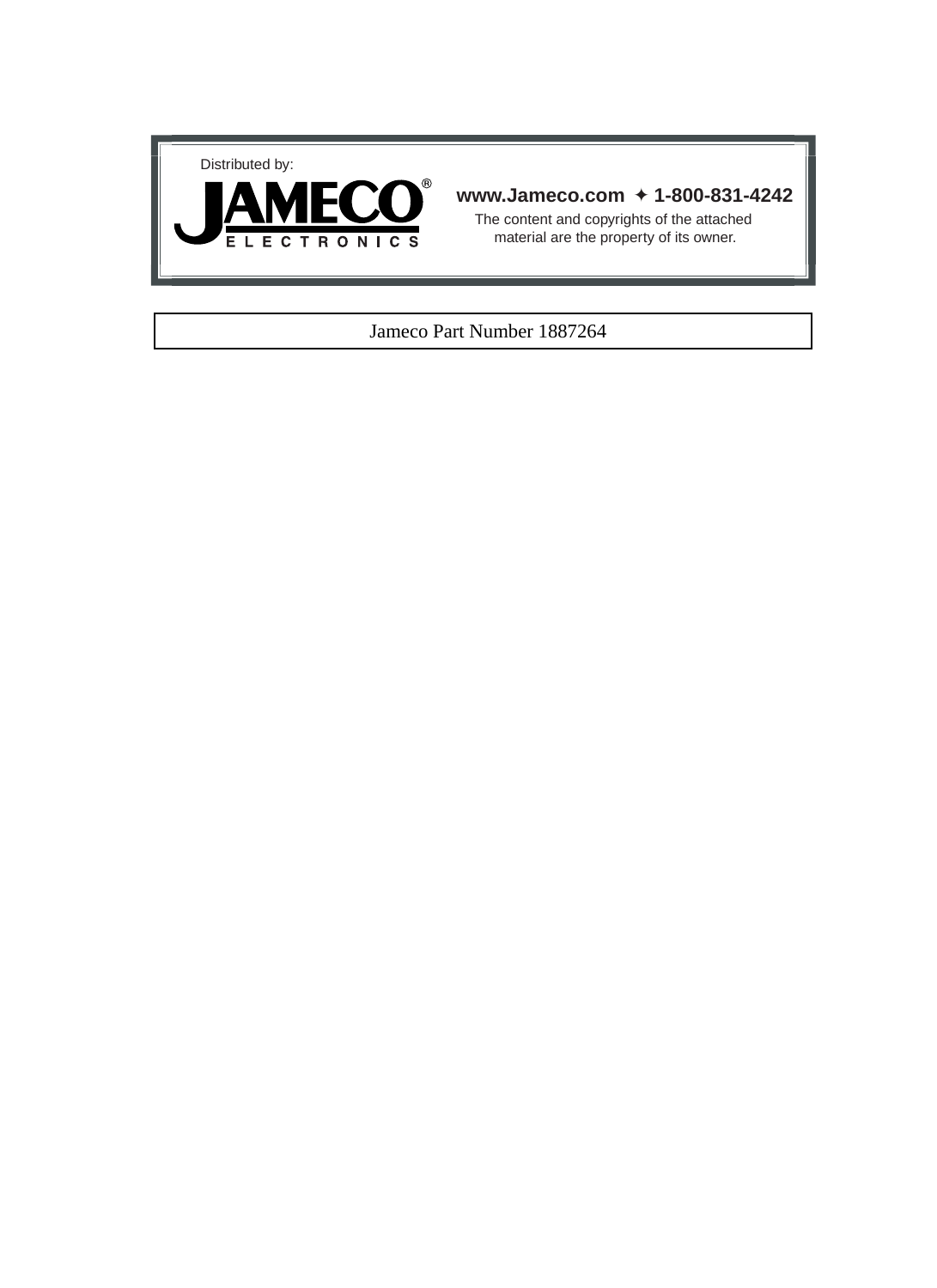# **THICK FILM(PRECISION)**

|      |      | $\mathsf{R}$ K73H I 角形チップ抵抗器(精密級) |
|------|------|-----------------------------------|
|      |      | ■構造図<br>Con                       |
|      |      |                                   |
|      |      |                                   |
| 1001 | 1001 |                                   |
|      | 1001 | W                                 |
| 1001 | 1001 |                                   |
| 1001 | 1001 |                                   |

**外装色:黒(1H),**

**青(1E, 1J, 2A, 2B, 2E, 2H, 3A)** Coating color: Black (1H), **Blue(1E, 1J, 2A, 2B, 2E, 2H, 3A)**

# **■特長 Features**

#### ● 小型・軽量です。

- 抵抗皮膜にはメタル系グレーズ厚膜を用いているた **め、耐熱性、耐候性に優れています。**
- **● 電極は、3層構造としているため、安定性と高い信頼 性を有しています。**
- **● テーピング、バルクケース方式等の各種自動実装機 に対応します。**
- **● リフロー、フローはんだ付けに対応します。**
- **● Small size and light weight.**
- **● 端子鉛フリー品は、RoHS対応です。電極、抵抗、ガ ラスに含まれる鉛ガラスはRoHSの適用除外です。 ● Excellent heat resistance and weather resistance are**
- **ensured by the use of metal glaze thick film.**
- **● High stability and high reliability with the triple-layer structure of electrode.**
- **● Applicable to various kinds of automatic mounters for taping, bulk case, etc.**
- **● Suitable for both flow and reflow solderings.**
- **● Products with lead free termination meet RoHS requirements. RoHS regulation is not intended for Pbglass contained in electrode, resistor element and glass.**



- **※1 金めっき電極品は、1E、1J、2A(10Ω~1MΩ)で対応しております。**
- **仕様が若干異なりますので、弊社までご相談下さい。 ※1 Products with gold plated electrodes are also available with 1E, 1J and 2A types (10Ω~1MΩ), so please consult with us.**
- **端子表面材質は鉛フリーめっき品が標準となります**
- **テーピングの詳細については巻末のAPPENDIX Cを参照して下さい。**

**For further information on taping, please refer to APPENDIX C on the back pages.** 





## **■外形寸法 Dimensions**

| 形名 Type          | 寸法 Dimensions<br>(mm) |                |               |                          |                 |           |  |
|------------------|-----------------------|----------------|---------------|--------------------------|-----------------|-----------|--|
| (Inch Size Code) | L                     | W              | C             | d                        | t               | (1000pcs) |  |
| 1H<br>(0201)     | $0.6 \pm 0.03$        | $0.3 \pm 0.03$ | $0.1 + 0.05$  | $0.15 \pm 0.05$          | $0.23 \pm 0.03$ | 0.14      |  |
| 1E<br>(0402)     | $1.0 \t{0.1}{0.05}$   | $0.5 \pm 0.05$ | $0.2 \pm 0.1$ | $0.25~^{0.05}_{0.1}$     | $0.35 \pm 0.05$ | 0.68      |  |
| 1J<br>(0603)     | $1.6 \pm 0.2$         | $0.8 + 0.1$    | $0.3 \pm 0.1$ | $0.3 + 0.1$              | $0.45 \pm 0.1$  | 2.14      |  |
| 2A<br>(0805)     | $2.0 + 0.2$           | $1.25 \pm 0.1$ | $0.4 \pm 0.2$ | $0.3\substack{0.2\\0.1}$ | $0.5 \pm 0.1$   | 4.54      |  |
| 2B<br>(1206)     | $3.2 + 0.2$           | $1.6 \pm 0.2$  |               | $0.4\substack{0.2\\0.1}$ |                 | 9.14      |  |
| 2E<br>(1210)     |                       | $2.6 \pm 0.2$  | $0.5 \pm 0.3$ |                          | $0.6 + 0.1$     | 15.5      |  |
| 2H<br>(2010)     | $5.0 + 0.2$           | $2.5 \pm 0.2$  |               | $0.65 \pm 0.15$          |                 | 24.3      |  |
| 3A<br>(2512)     | $6.3 \pm 0.2$         | $3.1 \pm 0.2$  |               |                          |                 | 37.1      |  |

#### **■負荷軽減曲線 Derating Curve**



**周囲温度70℃以上で使用される場合は、上図に示す負荷軽減曲 線に従って、定格電力を軽減して御使用下さい。**

**For resistors operated at an ambient temperature of 70℃ or above, a power rating shall be derated in accordance with the above derating curve.**

**■参考規格 Reference Standards IEC 60115-8 JIS C 5201-8**

**EIAJ RC-2134A**

### **■品名構成 Type Designation**